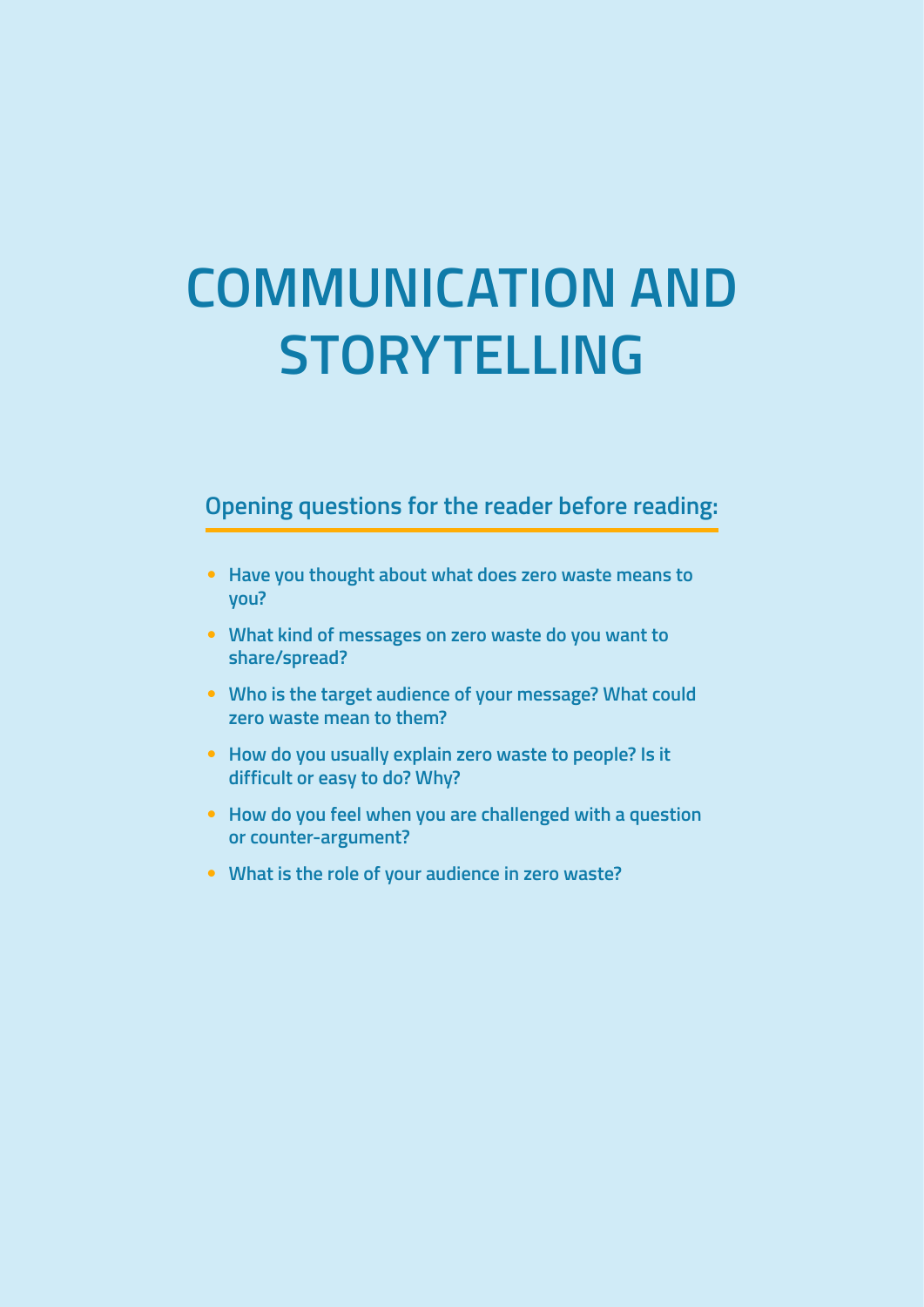Once we have discovered the world of zero waste, it becomes the only right thing to do in our minds. Unfortunately not everyone thinks like this. Sometimes they just don't know enough about it, they don't understand what "zero waste" means, they have misconceptions around it or they simply think it doesn't concern them (even if it really does) and they are not interested.

We may wish to grow our audience or influence our target groups to take certain action. Sometimes our role is only to raise awareness – the need arises from lack of knowledge in the society. In other times, our job is much more complex, with the need to address false information that translates into wrong behaviours and attitudes. In any case, our challenge is to find a way to get people to care about zero waste in order to get them on board with us.

## **BASICS OF COMMUNICATION – THE THREE PSYCHOLOGICAL NEEDS**

The first thing to remember is that every person needs motivation in order to do something. In the *Learning motivation* chapter we have distinguished between trash and quality motivation. For deeper understanding and long term commitment we want to support quality motivation and that comes through supporting the three basic psychological needs of the person we are communicating with. This means supporting:

- **Relatedness** showing genuine interest and understanding in the thoughts and opinions of other people, recognising their feelings, responding without judgement, making them feel that their contribution is valued and they are a part of a group.
- **Competence** speaking with people on the level understandable to them, not using field-specific words with a non-expert, helping to understand what is expected of them, what should be done to solve the problem at hand and if needed, helping to do it, at the same time treating them like thinking and capable beings who can take up a challenge.
- **Autonomy** not forcing your own thoughts and ideas on to people, allowing them to find their own meaning and purpose in the topic, solve posed questions-problems themselves and in their own pace, giving them a choice to make a decision on their own; not letting them feel guilty, controlled, or forced to think, feel or behave in certain way.

One of the easiest ways to put this into practice is asking questions from people about their views and understandings and **truly listening**, before offering our own (expert) perspective, stating our own proposals and explanations. This also means genuinely being interested in their answers and not bombarding them with questions in an interrogative manner, but rather showing an **open curiosity**. You can read more in-depth about supporting the basic psychological needs from the *Learning motivation* chapter.



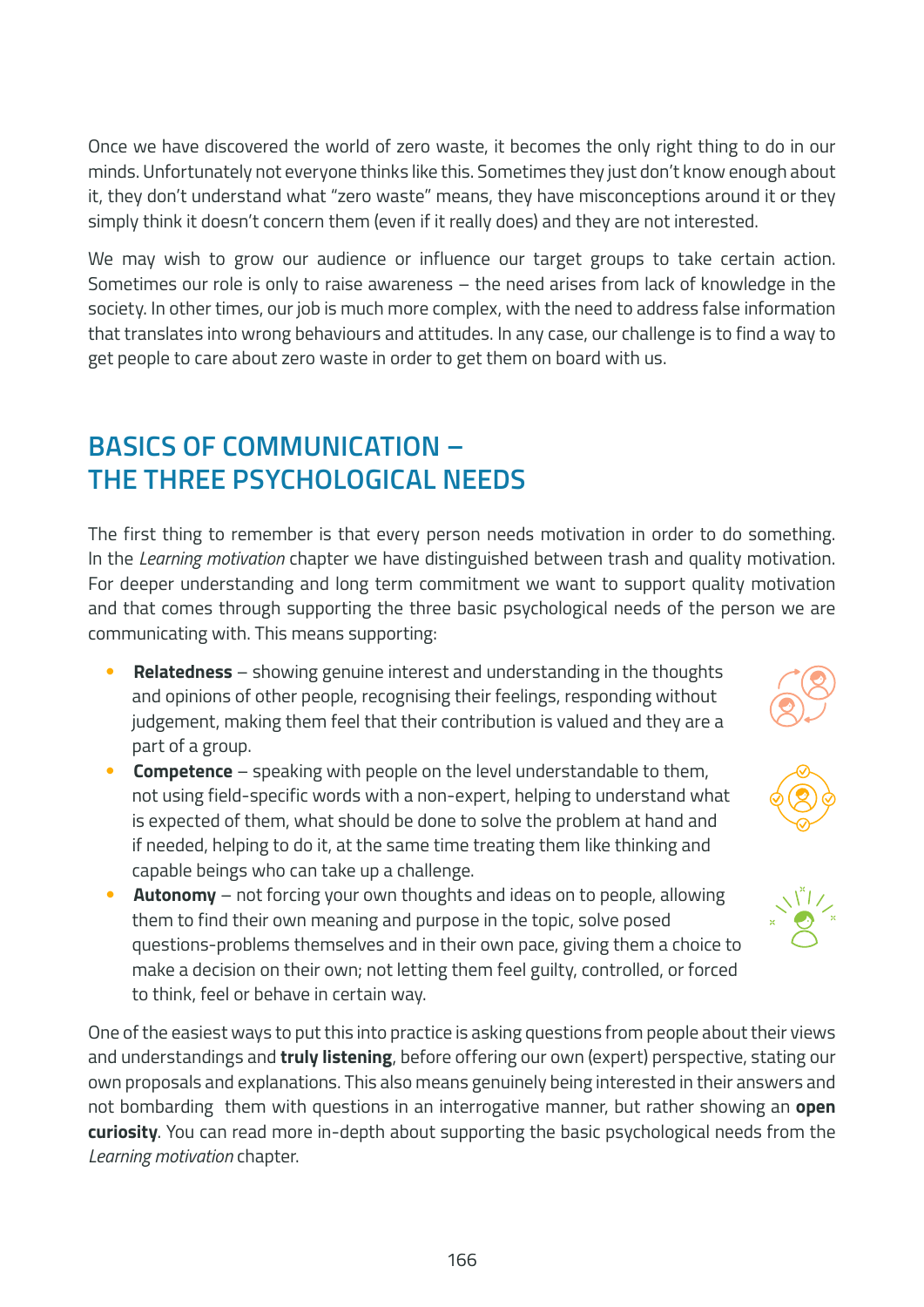Asking questions is also a good way to approach people who hold some zero waste myths or misconceptions. In order to truly correct someone's misconceptions, they need to reach the understanding themselves that they have a misconception, which is also connected to supporting their three basic needs. Just stating our correct information to people often does not change their mind. Different methods for correcting people's misconceptions can be found in the *Misconceptions* chapter.

The reason we need to explore how to communicate is because we are talking to people who do not yet share zero waste values or don't have the same knowledge as us. And this compromises our own three basic needs, e.g. we feel that our concerns are not being taken seriously. The tough thing about being openly curious and listening is that, as Zero Waste Ambassadors, you do not talk to people about easy things such as how they decided to get a dog or learn a new language. You are faced with people who make daily decisions that jeopordise the environment and human health – the world that you live in and that you care about deeply. It is a natural response to become defensive and irritated.

Perhaps the most helpful way to make it simpler to support the three basic needs of your counterpart without compromising your own is: understanding another's point of view does not mean agreeing with it.

#### **Be humble, respect the other person's point of view, try to put yourself in their shoes, but if you can't, be mindful that another person's shoes are still theirs.**

You cannot force your ideas on anyone just like you cannot force them to wear shoes you like. It is the key to any communication, regardless of whether you are writing an e-mail, designing a poster or attending a meeting. It needs training and is not always easy. However, there are people negotiating with terrorists, not losing their calm and even reaching agreements.1 It is inspiring to believe that it is possible for us to overcome disagreements or lack of interest about zero waste.

## **COMMUNICATION AND VALUES**

There is almost **no neutral human interaction or communication**, as we don't sense the world neutrally. It always comes through a filter of pre-knowledge, experiences, opinions, values – it's part of being human. Even the things we call neutral, in their deep essence mostly are not so. Our sense of rationality is often just our skill of finding rational explanations to our irrational behaviours. But that's another story.<sup>2</sup> What is important to remember is that both the sender and receiver of messages see things subjectively, carried by some assumptions and attitudes connected to our values and bigger life goals. In very broad terms our thinking, communication and in turn our actions are carried by either intrinsic or extrinsic values.

 $1$  Recommended reading for anyone wishing to improve their negotiation skills and learn about how to deal with emotionally difficult counterparts: Voss, C. (2016). *Never Split the Difference: Negotiating As If Your Life Depended On It*

<sup>2</sup> If you are interested in the deep irrationality of human nature, read: Ariely, D. (2010). *Predictably Irrational*.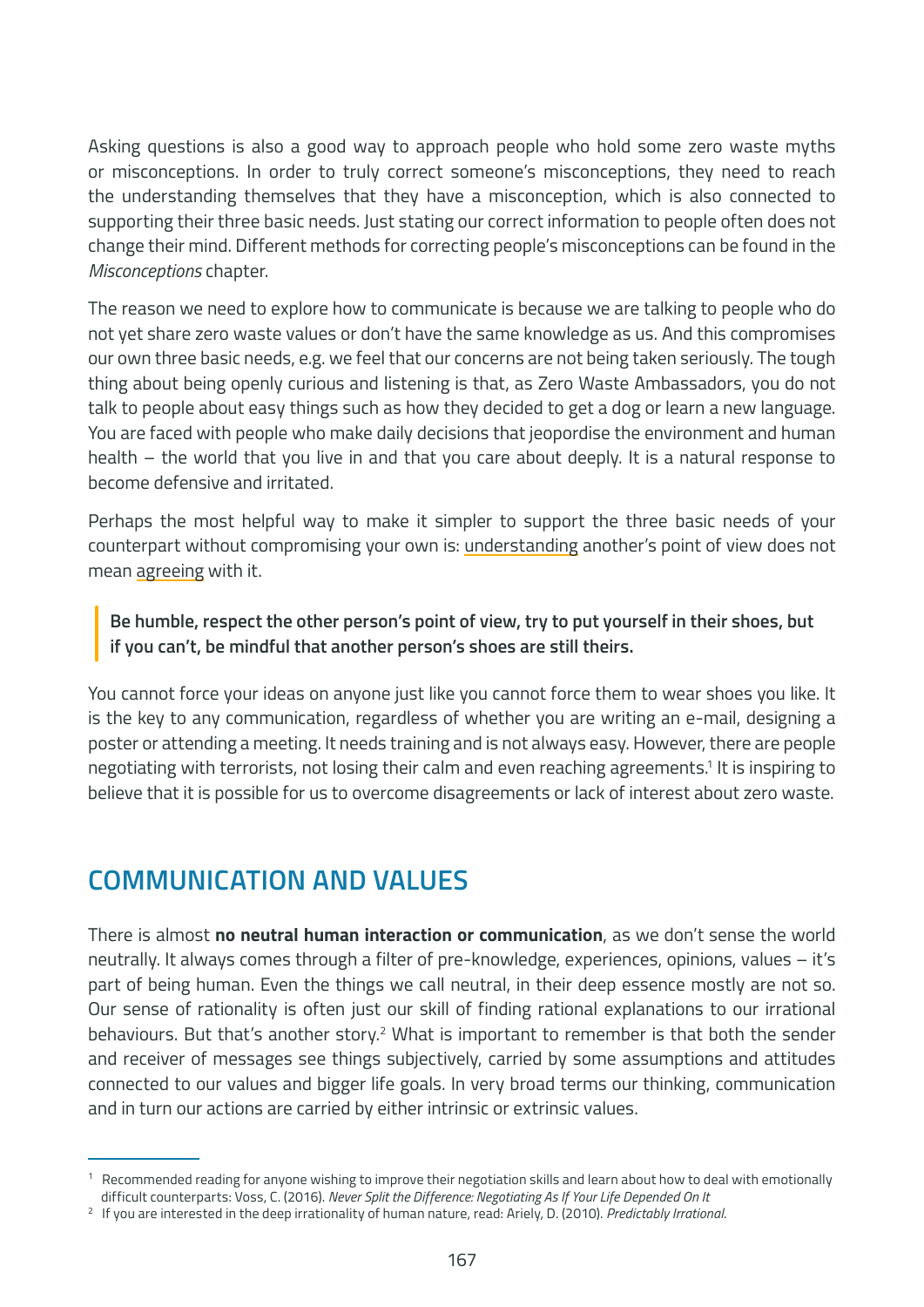- **Intrinsic values** creating and keeping close relationships, personal growth, contributing to your community.
- **Extrinsic values** power and economic success, having material wealth, fame, being popular, looking attractive.

As written in the *Zero waste, wellbeing and values* chapter, zero waste solutions are closely connected to intrinsic values. These values are also something we want to support in our communication and we can use them as a source of inspiration on how to talk and what to talk about with our audience. It starts even with the words we use. For example, the same thing can be referred to in two different ways:

- Taxpayer's money stressing individualistic, extrinsic values.
- Public investment stressing common good, intrinsic values.

When we talk about money, we can talk more about what we need this money for, what kind of life quality it can bring to the wider community, so we shift the focus from extrinsic to intrinsic values. An obvious way to support values is to talk directly about them. For example how zero waste solutions like food sharing initiatives or repair centres help to support a sense of community between citizens. As an effective communicator, you would also know and be forever curious to learn about other initiatives supporting intrinsic goals and which other benefits are associated with them. This is all about knowing what makes your audience tick and offering them, in return, information/expertise about what they value the most.

Let's explore a few examples on how zero waste benefits can be introduced through different angles to intrinsic values, which may not be the ones that matter most to you. Who do you think could be motivated by these arguments?

**Example 1:** Zero waste boosts care of place.<sup>3</sup> Better maintained, cleaner and greener neighbourhoods often have lower rates of theft and break-ins and discourage potential crimes.4

**Example 2:** Negative brand association. A study has shown that people are unwilling to pay the usual price on a product if its packaging is frequently seen as litter, it is seen worth less and that could lead to a 2% drop in a company's turnover.<sup>5</sup>

For more explanations and guidance on how to work with values and how to support the intrinsic values in our communication, a good resource is the [Common Cause Handbook.](http://www.commoncause.com.au/uploads/1/2/9/4/12943361/common_cause_handbook.pdf)

<sup>&</sup>lt;sup>3</sup> Read examples of behavioural intervention methods and their effectiveness from: Spehr, K., Curnow, R. (2015). *Litterology*

<sup>4</sup> [How Surprising Neighbourhood Factors Like Trees & Trash Impact Crime Rates,](https://articles.ezlandlordforms.com/general-property-management/how-surprising-neighborhood-factors-like-trees-and-trash-impact-crime-rates/) EzLandLordForms (2015)

[Litter: its impact on local communities](https://www.brailsfordandednastonpc.org.uk/news/2021/01/litter-its-impact-on-local-communities), Brailsford Parish Council (2021)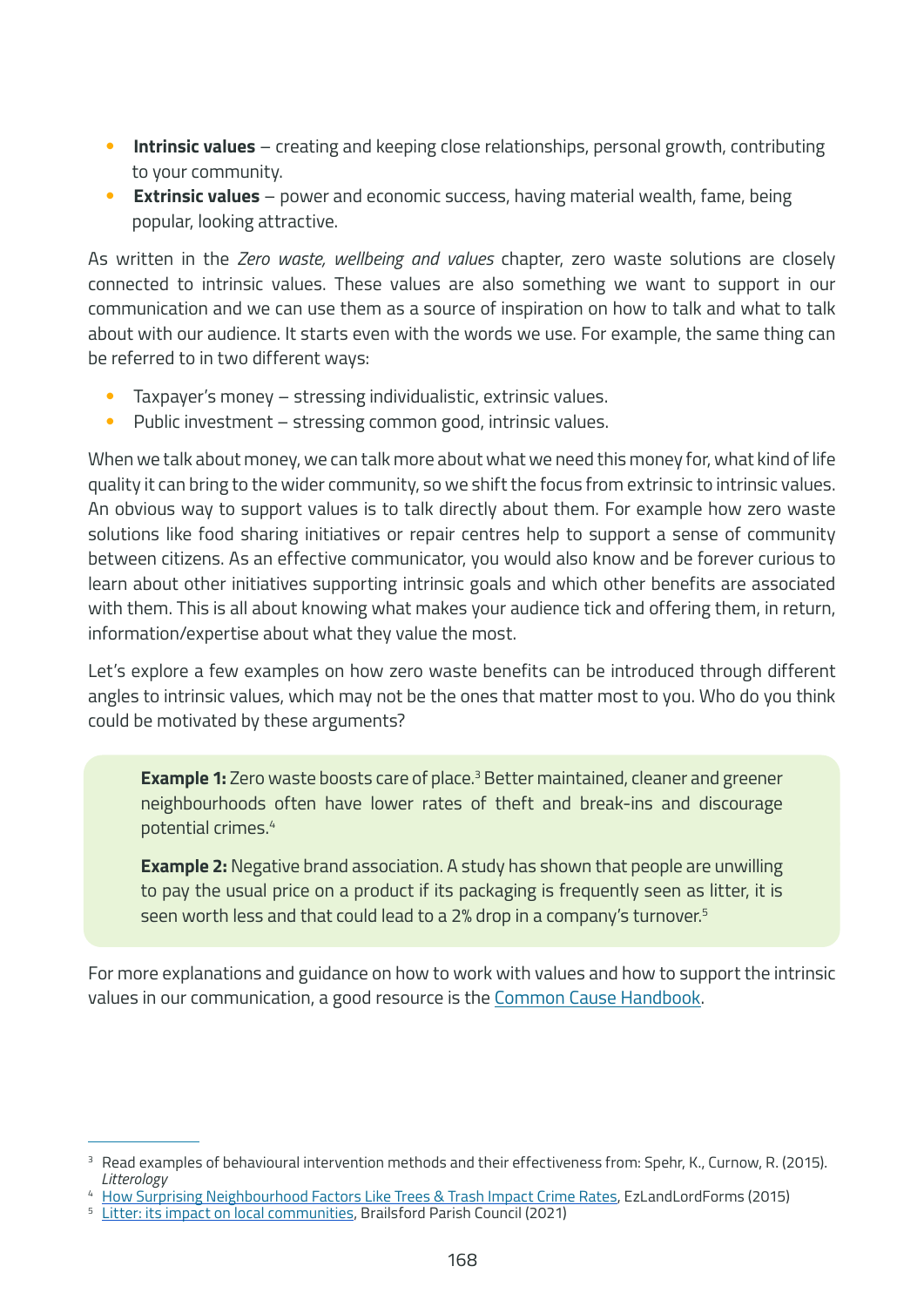## **PLANNING YOUR COMMUNICATION**

Planning communication is in essence a set of actions to ensure that your message reaches the right people in order to have impact. With the limited time and resources we have, it is better to know that we are doing the most important things and talking to the most important people.<sup>6</sup>

If you are in doubt on whether you are talking to the right people or telling them the right things, you can start by asking yourself three key questions:

- **1.** Who are you talking to? Do you know your target group (who they are, what they know, how they think, why they do the things they do)?
- **2.** What do you need them to know?
- **3.** What do you need them to do?

#### **To take the stress off:**

**"No, you can not reach everyone and you cannot communicate everything".**

Put out of your mind the latest viral campaign that the 'whole world' has heard of and get rid of the idea that everything you have learnt throughout your journey as Zero Waste Ambassador, can be piled onto anyone in an hour, with an e-mail or through a press release. If you can live with that, get to work and get to know your target audience well. The more specific you are, the better. That will allow you to craft the right message<sup>7</sup> and focus on the most effective channels. Sometimes there is that one key person you need to talk to. Often it is more people and it may happen that at first sight it is unclear who you really need to address or what you really need them to know/believe/understand in order for your desired change to happen.

<sup>6</sup> Usually taken for two reasons: for communication activities to match the organisation's strategic goals and to justify budget allocations, since communication is always a cost for an organisation.

<sup>7</sup> Simple and helpful guide to understanding why some messages stick and others not: Heath, C., Heath, D. (2006). *Made to stick.*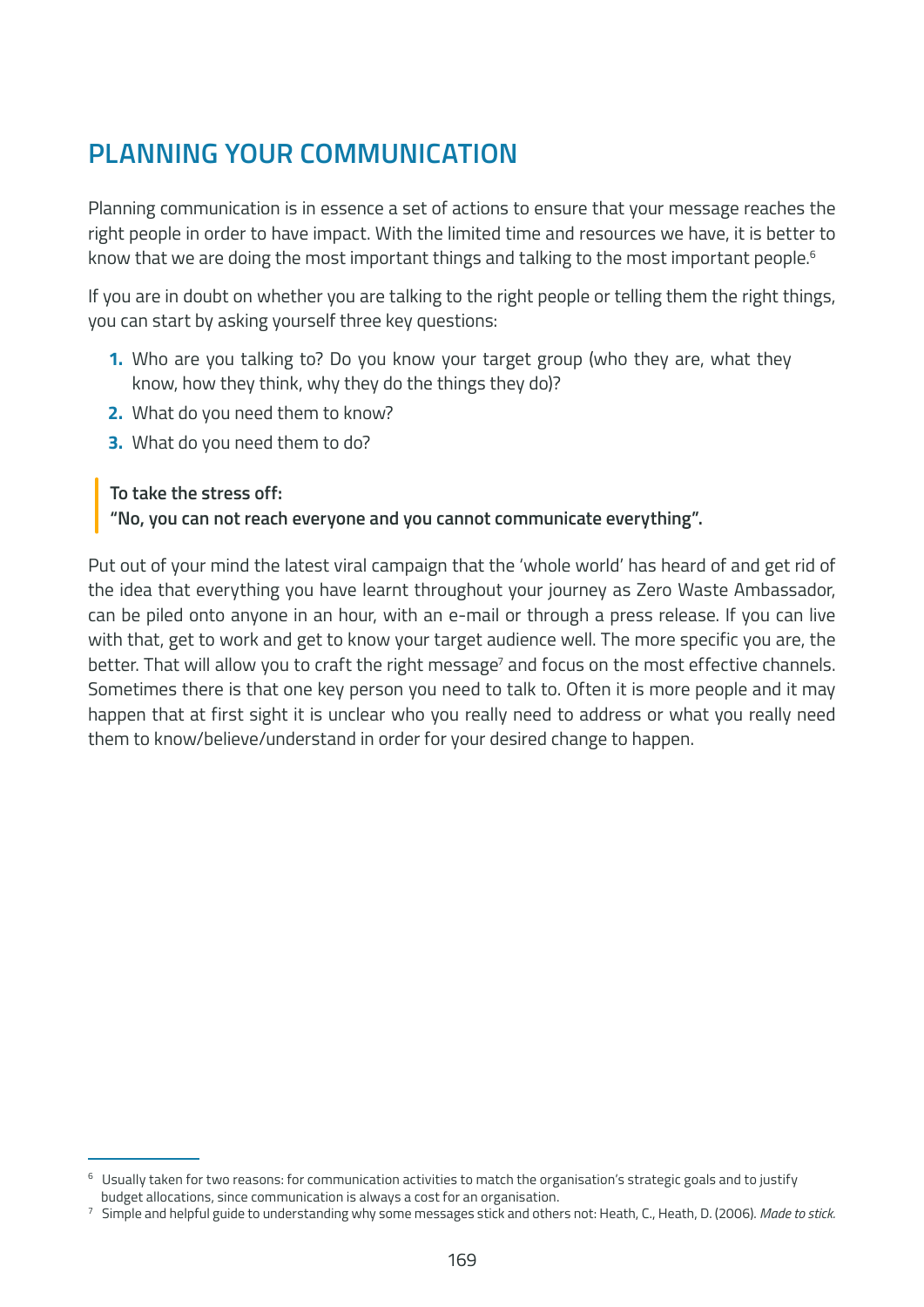#### **How to choose your messages**

There are many tools to help craft the right messages. We suggest here the micro targeted [audience analysis](https://letsdoitfoundation.org/2020/11/22/how-to-create-positive-narratives-2-4/). You can start by writing down a simple question you have about a behaviour using the formula:

#### **WHY + COMMUNITY/AUDIENCE + BEHAVIOUR**

#### **Exercise:**

Imagine your goal is to help the city transfer to reuse dishes at public events, but the current situation is that they have opted for biodegradable ones. Your question could be: **"Why does the city allow biodegradable dishes at public events?"**. The more specific about the question you are, the easier it will be to take the next steps. City may mean city council or its officers.

Continue by examining:

- **4.** Who influences your chosen target group? Try to stretch your list to more than the usual suspects. The more detailed you are, the more opportunities it will give you.
- **5.** What are the beliefs and the **emotional drivers** behind the target group's behaviour?
- **6.** What does the target group get from this behaviour (their **emotional payoffs**)?

Try matching the belief with the chosen influencer. If the city council notices that other similar cities (influencers) are being highlighted in the media for transferring to biodegradables they wish to follow suit (emotional driver). If the public officers are influenced by what is stipulated in the law (influencer) where biodegradable is considered as an alternative to single-use plastic and nothing is mentioned of reuse, they will do the dutiful thing (emotional driver) of following what is written.

Then look into the target group's (in this case the city officer) emotional payoffs. How would our hypothetical city officer feel? Possible payoffs: a confirmation of a job well done, feeling safe for doing the right and agreeable thing in the eyes of the employer, pride for putting the city in the spotlight for making a green decision.

Why is it important **how they feel**? Because emotions help us understand what is important to people, where they feel confident, where they are insecure. Emotions can give us information on what they know and believe in. Refer back to the *Learning motivation* chapter to distinguish between trash and quality motivation, to help you work with people's pre-knowledge and feelings for a meaningful and long-lasting impact. Imagine if you are promoting reuse as an alternative that has not been proven to work, has not received acceptance in the eye of the public and is not prescribed in the law. Your offer to them is provoking insecurity, risk of failure and becoming a bad example. How do you think this affects their three basic needs?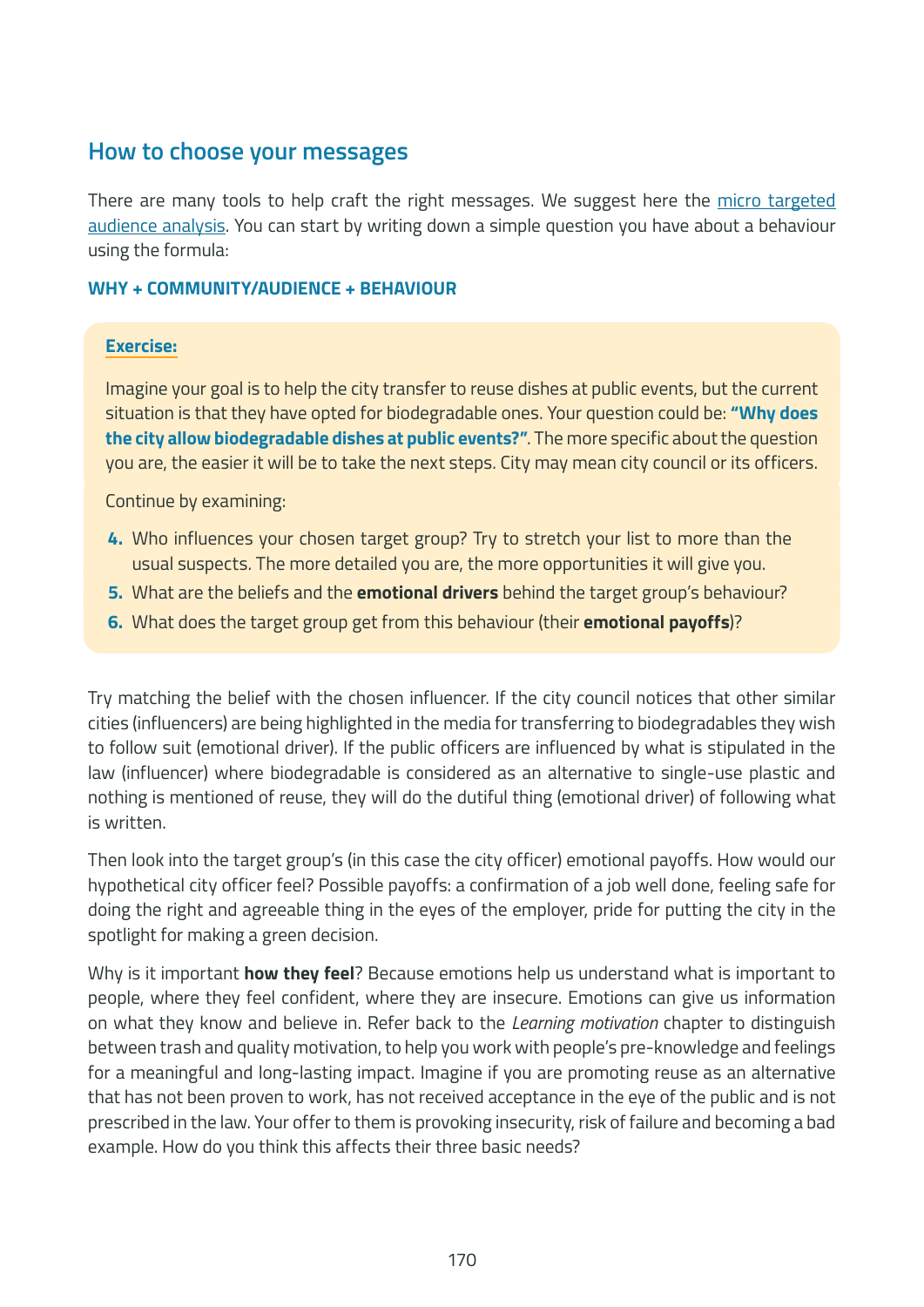## **How to choose your audience**

If you are unclear who the right target audience is, the only real way to find out is by listing your assumptions and then testing them by really talking to people. By identifying your key stakeholders, you can also identify the key audiences. The power-interest grid allows you to understand who is important, where to allocate your energy but also to avoid frustration from overwhelming engagement from those who do not need to attend every decision- making process or the feeling of being left out by those who feel that their opinions should be taken into account.



#### **The power-interest grid:**

#### **The types of communication with different stakeholders:**

- **Inform** to provide balanced and objective information in order to assist in understanding the problem, alternatives, opportunities and/or solutions.
- **Consult** to obtain feedback on analysis, alternatives and/or decisions.
- **Engage** to work together to ensure that this stakeholder group's concerns and aspirations are directly reflected in the alternatives developed and they are provided feedback on how their input influenced the decision.
- **Partner** to work together to formulate solutions and incorporate their advice and recommendations into the decisions to the maximum extent possible.

#### **Example:**

You are advocating for a nation-wide reuse system to be supported with regulation:

- Your **partner** is the ministry drafting the law.
- You should **engage** with the companies and associations who are directly impacted by the law and who are in consultative status with the ministry.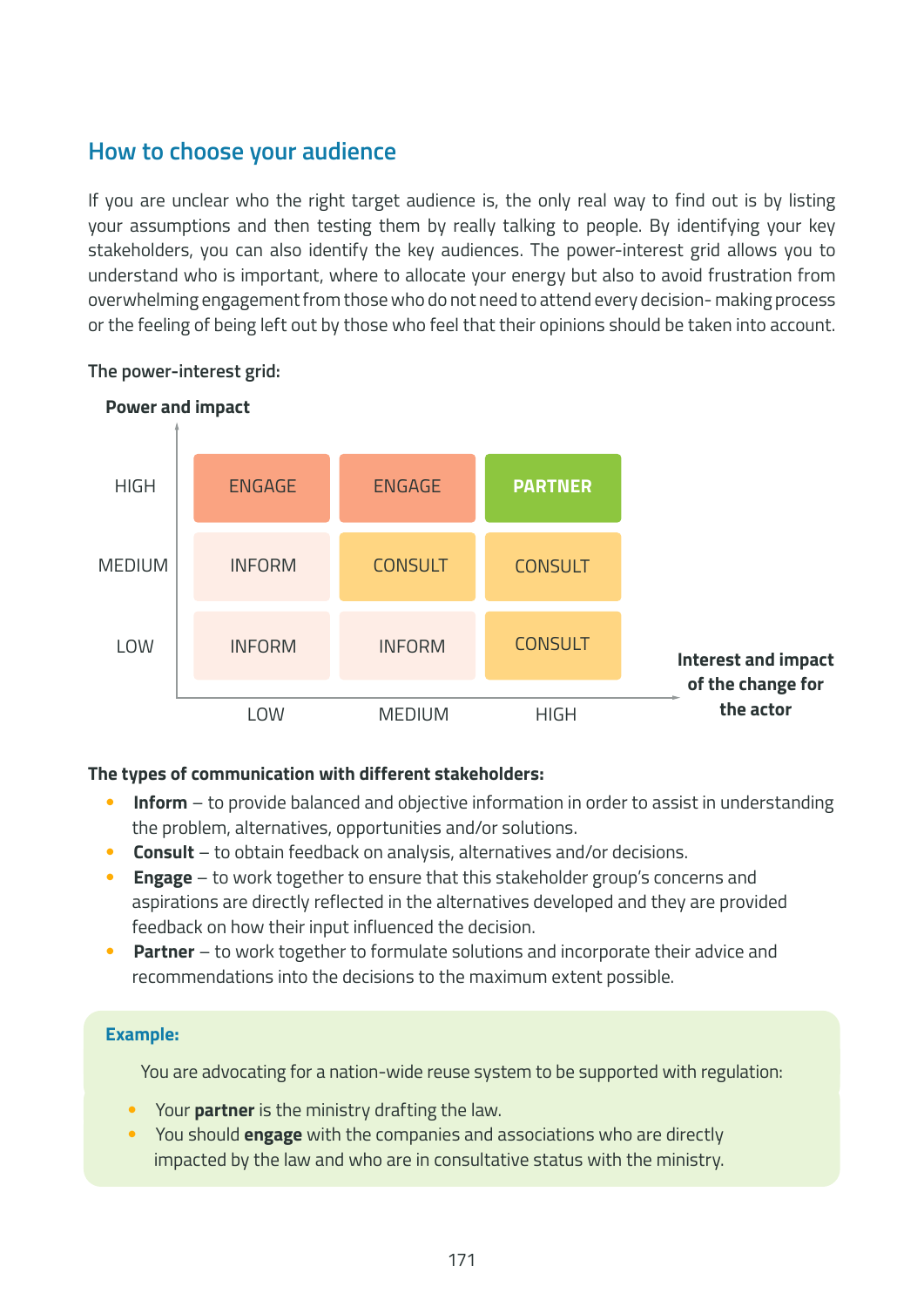- You should **consult** users or alternative service providers who are impacted by the change but who do not dictate the dominating narrative yet, such as reuse system providers, supervising agencies who determine what alternatives can operate and shops, cafeterias and other user groups to understand their needs for adjusting to new systems.
- You should **inform** the general public who is the end user of reuse packaging. They are the ones whose behaviour and attitudes do not affect the law directly, but who can have a direct impact on influencing the process and discourse of the legislative process.

## **STORYTELLING**

The world around us consists of stories and narratives. And storytelling is perhaps the most powerful tool for any message to come through. We can use it as an educational tool so target groups can easily relate to zero waste topics.

A **story** is one single tale with a beginning and an end and with an **underlying moral.**

A **narrative** is a collection of these stories. It can influence the way people generally think of a certain topic, organisation or a person.

Most often, our job is to shift the whole social narrative around waste. That may mean anything from littering behaviour to designing national zero waste strategies. In order for a narrative to change, we can use stories as tools everywhere: in social media posts, blogs, articles, researches, campaigns and meetings.

#### **Exercise:**

The dominating narrative – *single-use plastic is normal, littering is bad.8 The solution in the majority's mind is to educate people to separate waste and not litter.*

#### **What do we do to challenge this narrative?**

One option could be to sway the narrative to this direction:

*Single-use of any durable material is a waste. The companies producing plastic packaging should rethink what options they are putting on the market and take responsibility for the damage it ends up doing in the environment. Single-use plastics have only been around for some decades and they are avoidable in most cases. Despite separate collection, most of the waste ends up incinerated or landfilled, because single-use materials often have no value on the secondary market or they are not recyclable altogether.*

<sup>&</sup>lt;sup>8</sup> Notice, who is doing the wrong thing in this narrative? Who or what should change? How does that sway your attention?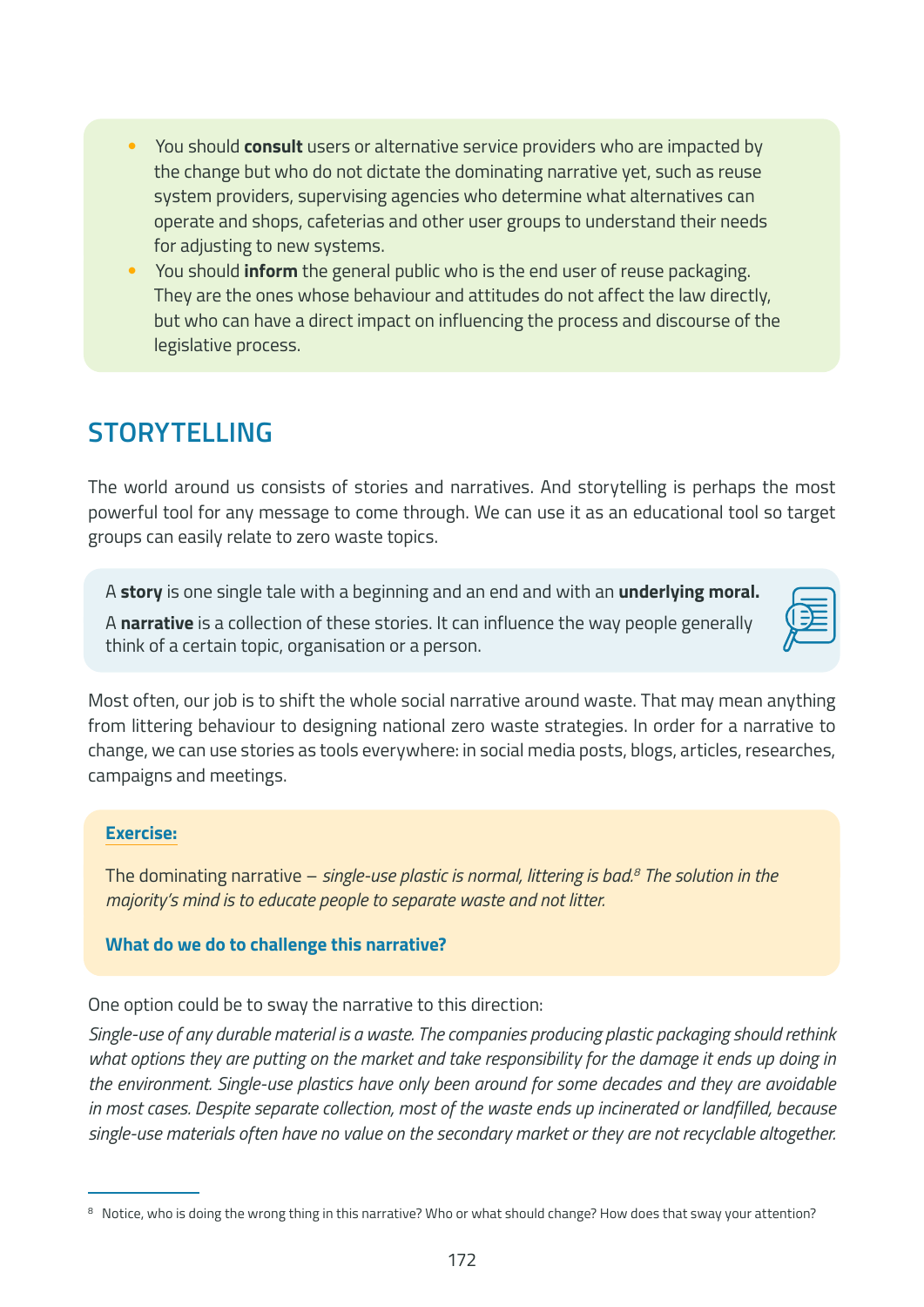What has been done for this: first, civil society organisations started to make public transparency requests to corporations about their strategies to tackle waste problems as a part of their producer responsibility. This opened the topic of "who creates and can solve single-use plastic problems". Over time, more and more initiatives, such as the [Brand Audits,](https://www.breakfreefromplastic.org/brandaudit2021/) have challenged the dominating narrative. Thus educating the public and triggering change.

The better we understand the narrative frame we operate in, the more successful we are in achieving our goal. Just make sure that when you are telling your story, your audience is the good guy. It is best if they are the hero in your story, but you may attribute other positive roles (such as a fairy godmother, a mentor or other similar character who has a key role in allowing the hero to succeed). Storytelling is an art in itself, but the easiest for anyone to get started with it, is choosing a story you like and know best and start investigating the dynamics of the characters and playing around with your role and the role of your audience.<sup>9</sup>

#### **Example 1. The hero story.**

Most stories we hear and tell are hero stories. A good story consists of elements that each listener craves for and allows for your audience to follow and keep or lose interest. It doesn't matter if it is a 30-second pitch, a graph or a training session, the full story or a segment of it can be present in them all. What role have you assigned to your audience? Do you think it is an active or passive role? Is the audience a positive or negative character? How would you like your audience to identify themselves?

## **The hero story in practice:**

Imagine you are presenting an idea of separate collection to your local municipality, using the example of [Ljubljana](https://zerowasteeurope.eu/library/the-story-of-ljubljana/) since they are comparable in size and profile. It is good to get acquainted with the resources provided by Zero Waste Europe for these case studies. You want your audience to empathise with Ljubljana through the struggles they faced in the beginning and the success they are attributed after. You want Ljubljana to be the hero and your audience to feel inspired to be the hero too. Alternatively, imagine if you walked in the room like you are the saviour of the city and the municipality representatives (your audience) are the obstacle that keeps you from overcoming the evil. What reactions do you think this would provoke in your audience?

#### **Example 2. The underdog story.**

The story of someone who is most likely to lose. Think of Robin Hood or Cinderella. Are you in a position of most likely losing? Describe the apparent hopelessness of the situation. What are the lucky events or hidden talents that can turn the situation for the better. Who is the villain? The underdog stories can be very powerful in making the audience feel like you need them to succeed.

<sup>&</sup>lt;sup>9</sup> Find inspiration to build your story: Amlani, A., Bertels, S., Hadler, T. (2016). **Storytelling for Sustainability**, Embedding Project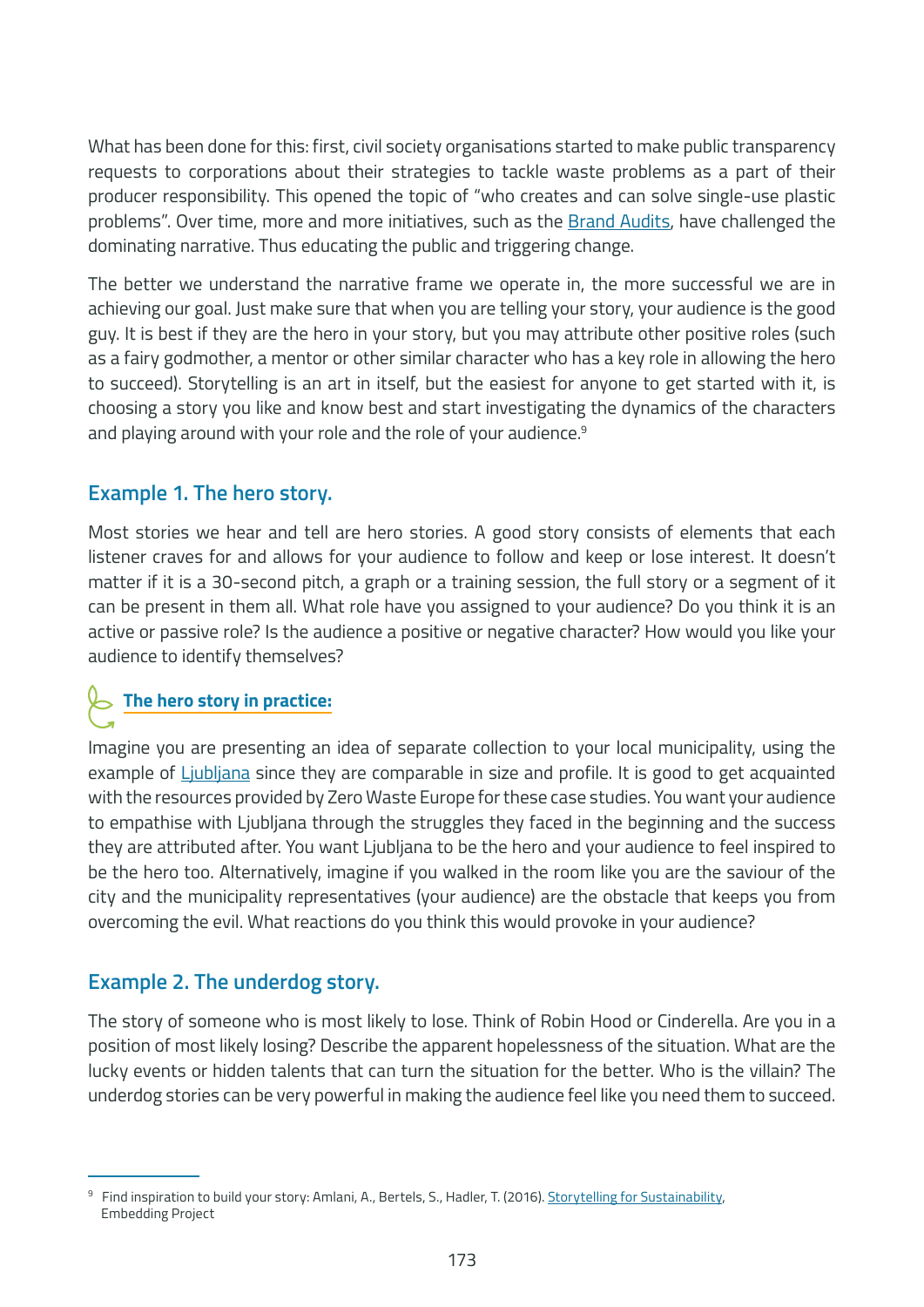## **Underdog story in practice:**

Imagine presenting the idea of becoming the first zero waste city to a municipality that has always been considered the worst. It is lagging behind economically, its residents are moving to other cities and due to low income, it is losing its attraction as a place to live. The story of using its industrial heritage for developing new circular business models and providing new services, playing on the "nothing to lose" position for trying out new things, and imagining the potential for creating new jobs and transforming the community into a green and attractive one, can be just the boost the municipality needs for a new found morale. As long as you know what motivates your audience, the worst place to start from might become the best reason to get started.

### **Struggle stories vs success stories**

Often, in order to inspire others to follow the zero waste path or pursue anything really, we tell success stories of what others have achieved in this field. But studies<sup>10</sup> have shown that people find it easier to relate to the struggles within those stories rather than just the successes, and even get them more interested in the field. This means talking about and even putting the focus on the mistakes made and challenges met on that journey, and then how they were overcome and the success achieved. It's more about sharing the story of the process, dead-ends and eventual progress, not just the achievement. On every hero's journey, there is first the struggle with the way things are until there comes a 'change or die' moment that gives the hero the courage to take matters into their own hands and fight for a better new world. **The hero is just like us who makes mistakes and has doubts.** It is natural for a hero to not succeed at first try. If it were so, the movies we watch and books we read would be much shorter. At our training courses we also ask the people sharing local zero waste case studies to tell their struggle stories. It's the parts of their challenges and overcoming them, which are most captivating to listen to.

This is not to say that success stories are not good. There is a time and place for everything. Always look for the most valid examples or elements in any success story to spark your audience's interest. It may be a surprisingly high separate collection rate or lowest waste management fees in the country. But the rest is about making your audience believe that they can be just as good (or even better). More often than not, the struggle story is a tool to use with the target audience who actually has to make the change happen. They find comfort in knowing that others have faced the same challenges and that no one can know all and do everything perfectly at once. But it is the followers and supporters who want to be encouraged and given confidence that they are following and supporting a winner, unless you are certain that you can play out to be a great underdog :).<sup>11</sup> What do you think is the reason that successful crowdfunding campaigns kick off with an encouraging pre-agreed donation pool?

<sup>&</sup>lt;sup>10</sup> Lin-Siegler, X., Ahn, J. N., Chen, J., Fang, F.-F. A., & Luna-Lucero, M. (2016). Even Einstein struggled: Effects of learning about great scientists' struggles on high school students' motivation to learn science. *Journal of Educational Psychology,* 108(3), 314–328.

<sup>&</sup>lt;sup>11</sup> There is also charm in being an underdog. It is really about the way you are writing your story and which archetypes you believe will work out best for you. Further reading: [Capitalizing on the Underdog Effect](https://hbr.org/2010/11/capitalizing-on-the-underdog-effect), Harvard Bussiness Review (2010)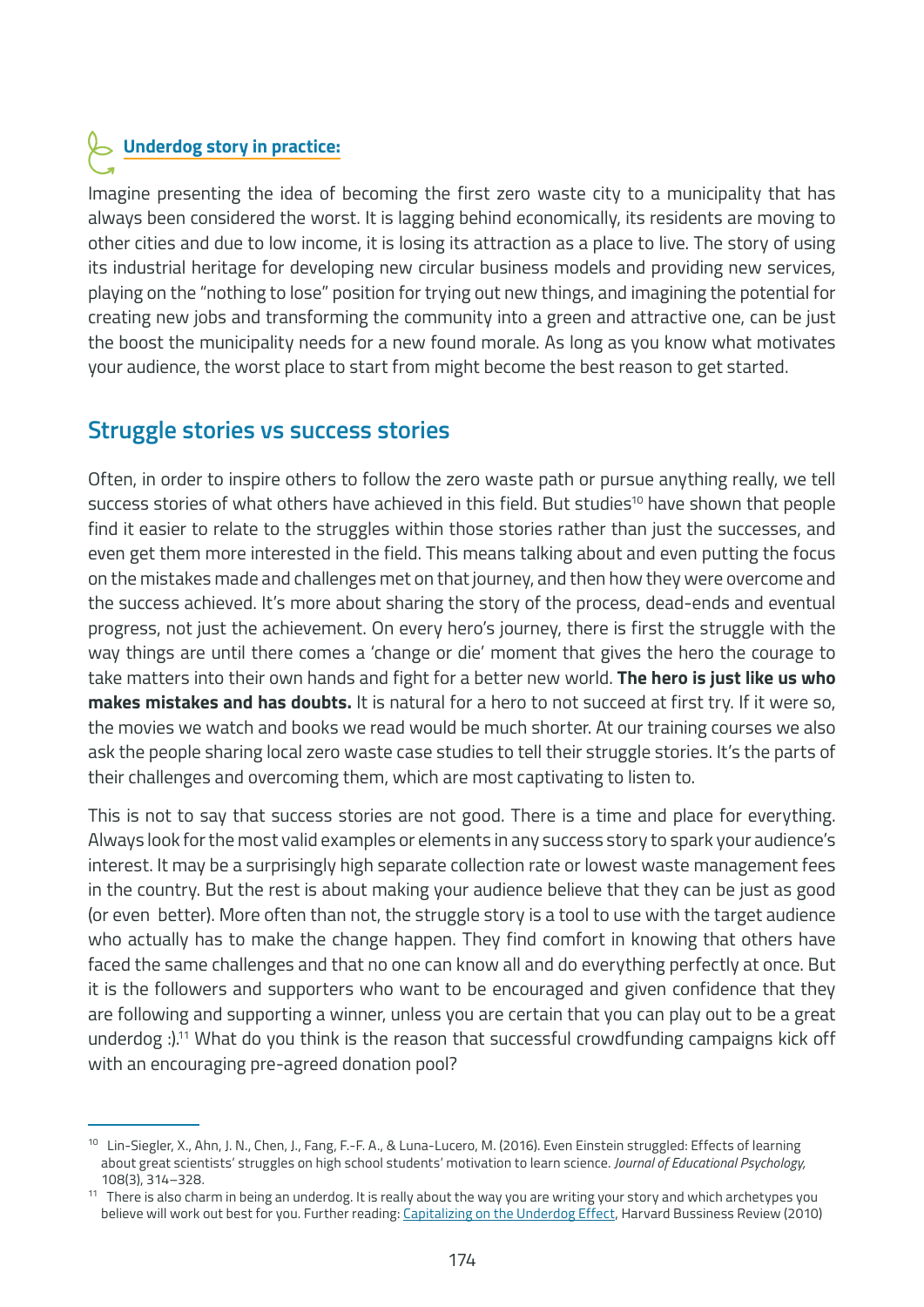#### **How to tell a story?**

Once you know your target group and you know what you want them to know, there are unlimited ways to convey your message. The first key element to success is obviously – you! Your passion, interest and understanding of the topic but also, what makes you most comfortable. If your super power is data, present that. If you are a highly sociable person, do just that. Always keep in mind to **support your audience's three basic needs.** Whether you are advocating a new policy, presenting data to illustrate your point or talking about the technicalities of waste treatment, you can always be mindful of your audience's need to make sense of things in a familiar way. Just because your graph<sup>12</sup> is correct doesn't make it automatically either interesting nor comprehendable. If you struggle making your data interesting, at least allow your audience to draw conclusions themselves from the information you present them. Regardless of whether they are wrong or right, a dialogue is better than just proving that you are right.

Also fight the urge to show all your slides or present all your data if your audience is showing obvious signs of not being interested. Well laid out plans, graphs and analysis that you have worked on so long and hard, only work for the purpose of building confidence and pride in you. Have comfort in having them to back you up but avoid overwhelming people with information. Always come back to reminding yourself, what was that one thing you needed them to know, understand and act upon? All the rest is supportive information to achieve the initially set goal. But the true success depends on whether and how well your audience **feels their concerns and questions** about the topic are being addressed.

For exploring, practicing and preparing how to approach and communicate with stakeholders, you can use this training [video](https://youtu.be/GbDA_pgdW8g)[.](https://docs.google.com/document/d/1ZJrafr1vIi_JAQsRfKo5D426scw48M_I9yXvSAUz2RA/edit) Imagine, how would you feel in the shoes of the different parties in the video and look for possible exercises to go with it in the *Training video guide for Zero Waste Ambassadors.* What in the way people talk, look and behave support the three basic needs and what is in breach of them?

 $12$  It is not a coincidence that a graph is used here to illustrate a possible mistake in addressing your audience. A graph equals a slide that has too much text on it. If you want data to really make an impact, make sure the information you want the audience to know really stands out. And that is either one single point or three interesting finds the most. For some tips on how to present your data better, check the *Waste data basics* chapter.